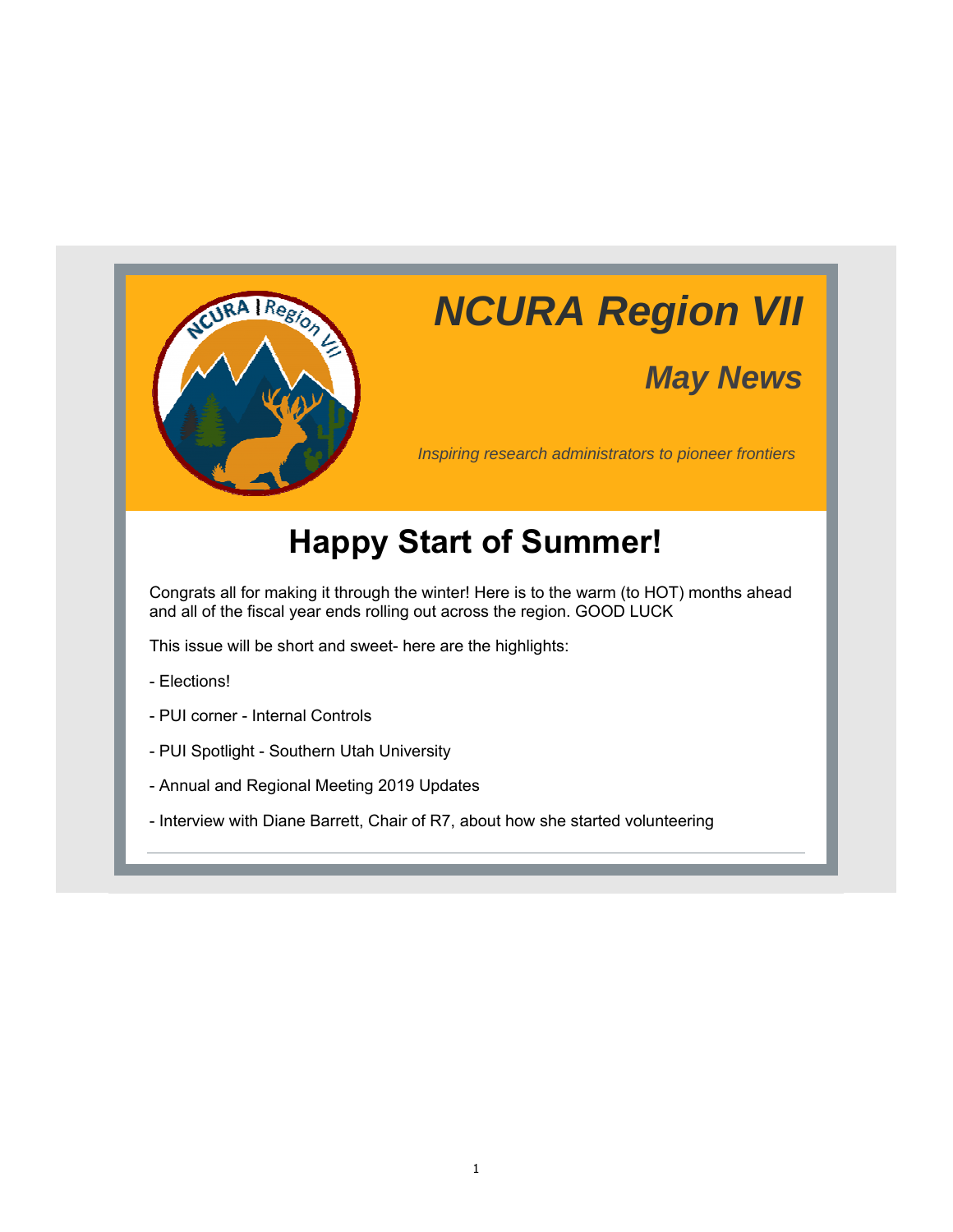## Get your nominations ready!

Nominations are **NOW OPEN** for the following elected offices for Region VII!

ELECTION

2019

Chair Elect (2020)

Member-at-Large (2020-2021)

Secretary (2020-2021)

Treasurer Elect (2020)

Self-nominations are welcome and highly encouraged.

Want to know more about the positions? CLICK HERE

Not sure if you want to be an elected official? Want to learn more? If you are interested in hearing more about the position from current officers, thinking about running, and/or are just wanting to know more, email Diane Barrett at diane.barrett@colostate.edu ASAP to be included on a call with current officers to learn about the positions, what it's like to serve, and the great experiences our current officers have enjoyed.

Complete the **Nomination Form** and submit via e-mail to Ashley Stahle at ashley.stahle@colostate.edu

**Deadline for submission: JUNE 9, 2019**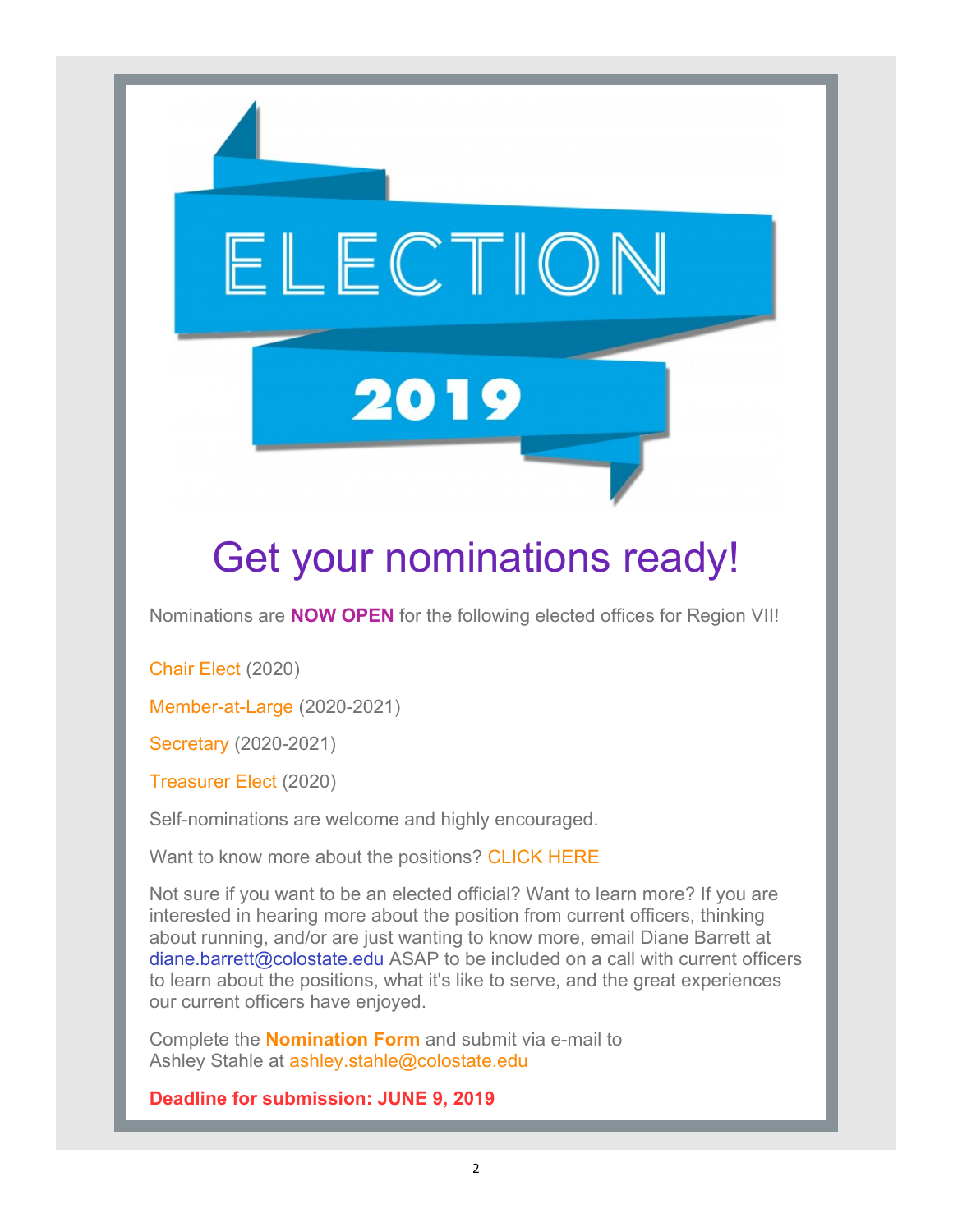

Registration is open for AM61 - August 4-7 in Washington DC!

#### **CLICK HERE for more information about registration!**

Join the national membership and make sure to carve out time to connect with your other Region VII members in attendance!

RM19???

Going to AM61? Would you be interested in a night bus tour of DC one night? If so- email Natalie Buys at **NATALIE.BUYS@UCDENVER.EDU** to let her know your interest!

We are still looking for proposals for presentations for the Region VI & VII Regional Meeting in October in Seattle!

Have an idea- SUBMIT! Click Here for more information!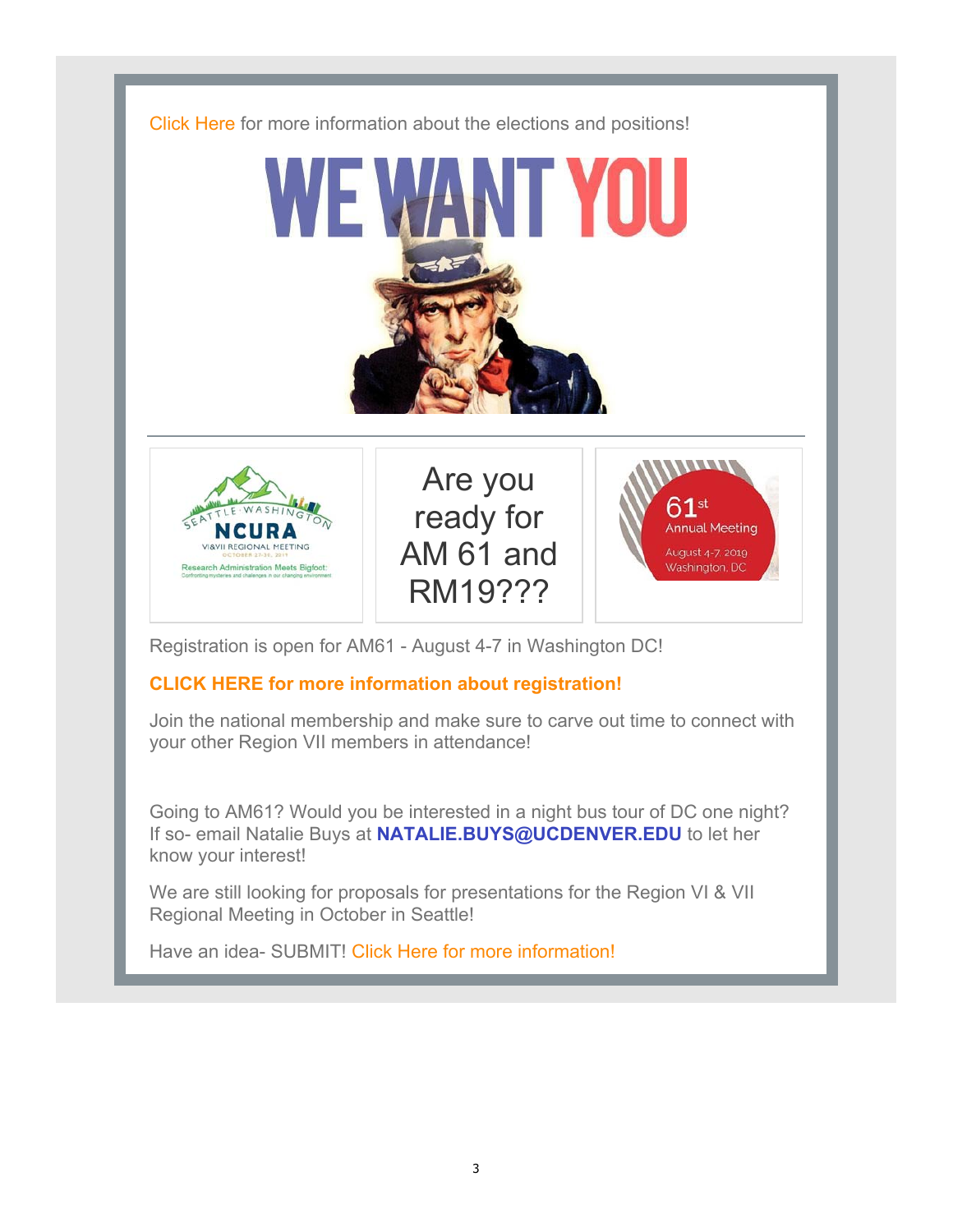

There are so many ways to get involved with NCURA and Region VII. Contact Natalie Buys at **natalie.buys@ucdenver.edu** for more information on how to volunteer with Region VII!

## **Volunteers Tell All - Spotlight On...**

Read the below interview with our current Chair of Region VII, Diane Barrett, about how she got started with volunteering!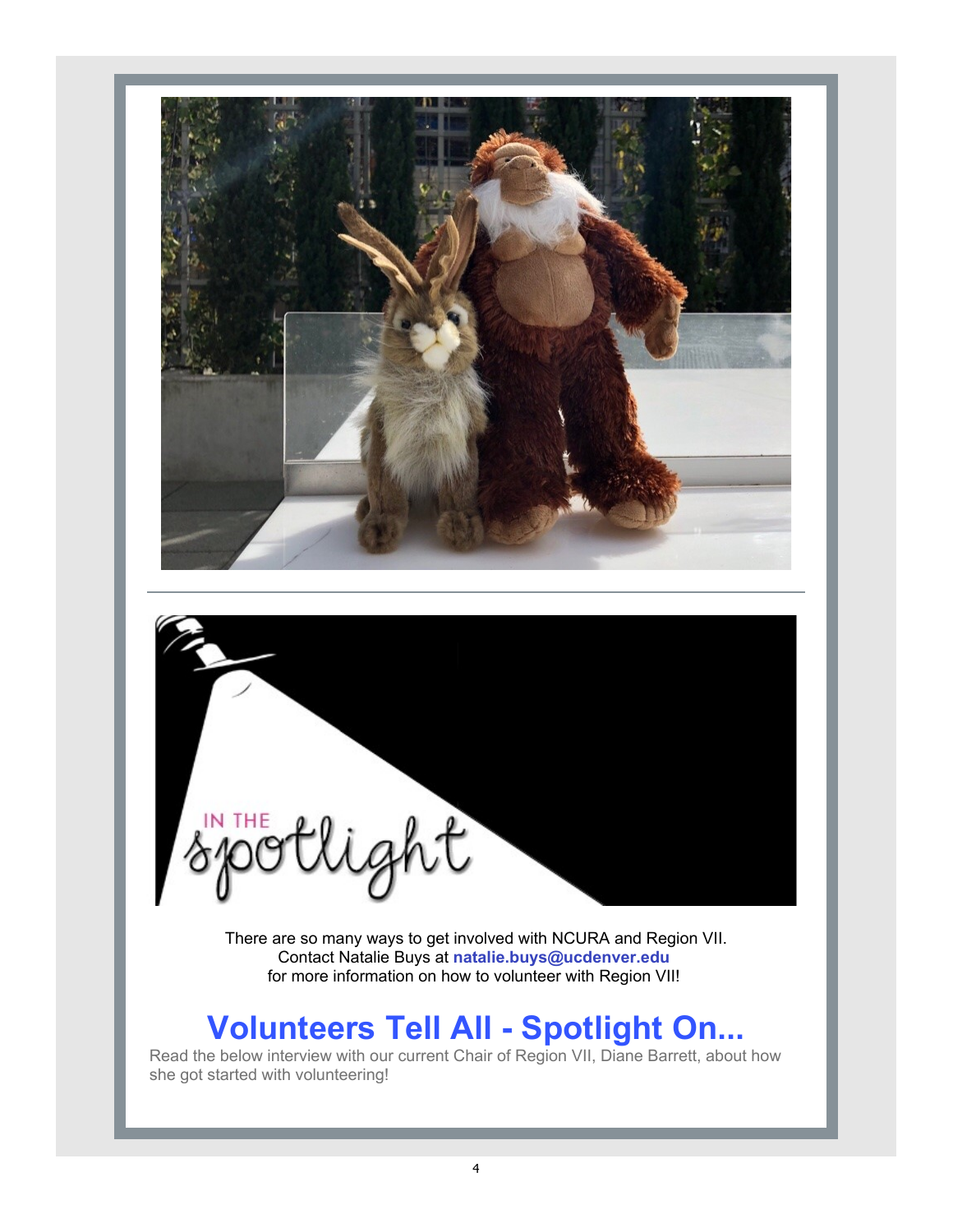

## **Diane Barrett Director of Sponsored Programs Colorado State University**

#### **How an Introvert Started Volunteering**

I am probably more comfortable with my NCURA family than with any other group, including relatives, but it was not always so. Back in the day, I was the lone research administrator at Butler University, a PUI in Indianapolis. I went to several NCURA national meetings and fumbled my way through lunches and other events, saying as little as possible. In those days (we are talking the 80s), there was no slick online presence or store, so everything was laid out on tables across from the registration desk. At one memorable meeting, I was looking at all of the polo shirts for sale after lunch and thought, 'Wow, they could be really selling these right now with all of these people walking by.' To my astonishment, I must have said it out loud, because a woman standing next to me said, 'Well, let's just open the booth. Wait here.' She went behind the registration desk and pulled out a small cash box and brought it back and said, 'Here. Help me.'

I was flabbergasted. This was NOT ME. But the woman had the brightest smile I had ever seen and there was no refusing her. I spent a happy 45 minutes suggesting what color polo went best with skin tone (like I had a clue – I need garanimals to dress) and laughing with people. The woman turned out to be Cindy White (now Blazy) and she became a lifelong friend. After that short time, I thought to myself that if I could sell polo shirts I could probably do other things.

That was more than 30 years ago. I began slowly, with a presentation or two at regionals, and eventually entered the NCURA LDI program and started serving on national committees and presenting at national workshops and sessions. I was privileged to serve on the Fundamentals traveling team. I have even found myself putting together table decorations for the banquet. There are a multitude of ways to be helpful, both large and small, but they all involve other research administrators who understand exactly what you do and laugh at the same things.

I have now served as Chair of two regions (IV and VII) and have seen the organization grow from 1,400 members to the over 7,000 today.

If I can do it, anyone can do it. Guaranteed.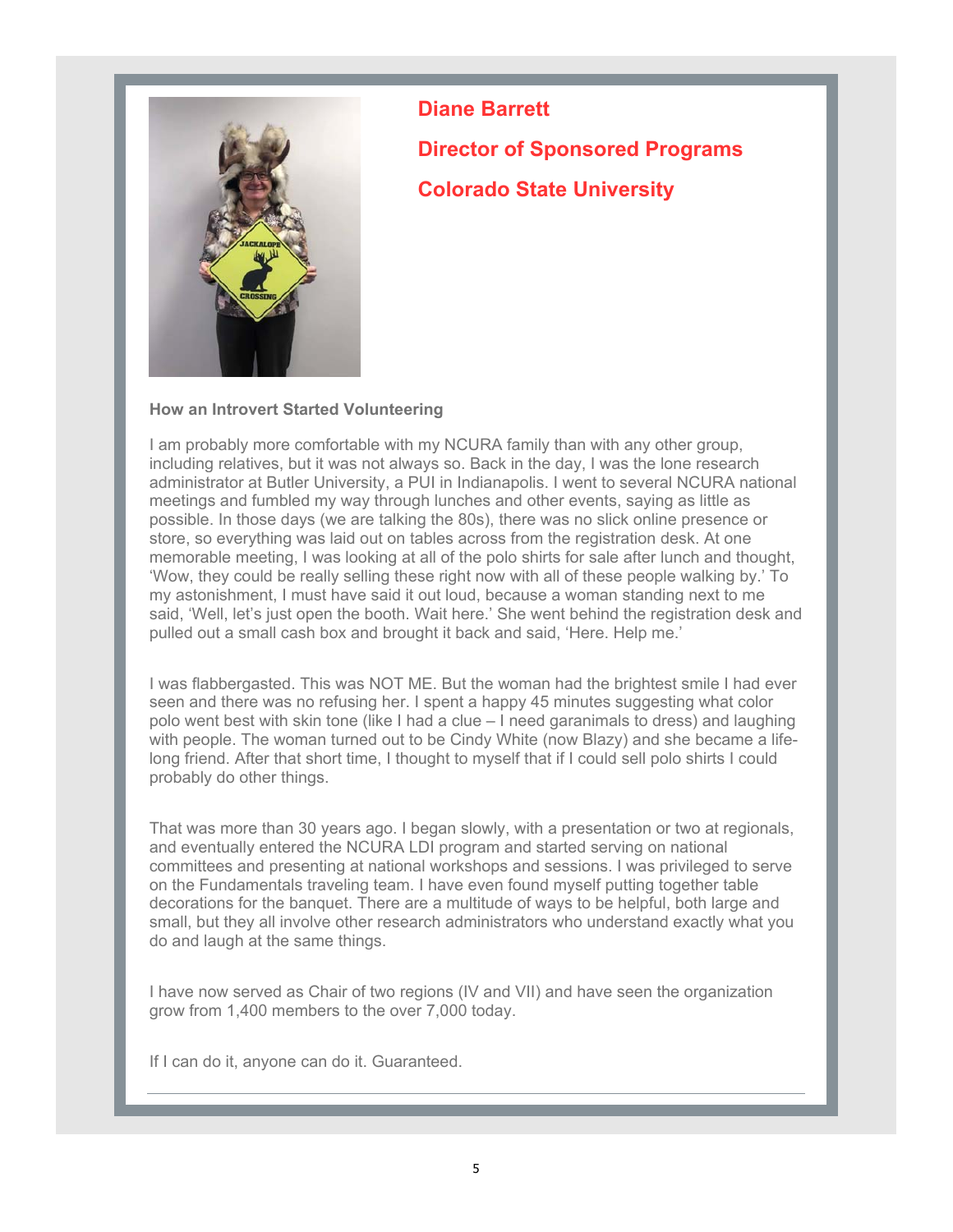

# PUI Corner

Interested in chatting with a PUI group from the region about common issues?

Email Diane Barrett at

diane.barrett@colostate.edu

# Internal Controls

Trisha Southergill

Grant Support and E-Thesis Manager

Montana Technological University

We all know that our organizations should have the goal to reduce the risk of fraud, waste, and abuse of sponsor funding. Internal controls are a powerful tool to this end. Internal controls are a set of processes developed and built to ensure operational compliance with applicable laws and regulations; safeguard resources; and deter and detect errors, fraud, and theft. 2 CFR 200.61 and 2 CFR 200.303 define and give us guideposts for developing our own internal controls. These are a good starting point, however each institution and unit must develop internal controls to suit their specific needs.

When developing or revising internal controls, we need to remember that there should be a constant focus of the five components of internal control (control environment, risk assessment, control activity, information and communication, and monitoring activities) in the grant life cycle from pre-award to close out.

A few questions to ask when developing internal controls:

- Is this process realistic?
- How will this being monitored?
- How do we balance efficiency and internal controls?

#### **Why ask these questions?**

A few reasons – You want to implement policies that do not hinder workflow and can be met. For example, you don't want to have a policy requiring the vice chancellor to approve every financial transaction related to sponsored programs accounts. It would be impossible to comply with that policy. On the flip side, you don't want a policy that neglects all oversight.

We also want to be able to monitor the internal control to ensure it is being met. This could be monthly random audits of proposals submitted. A supervisor could choose 3 proposals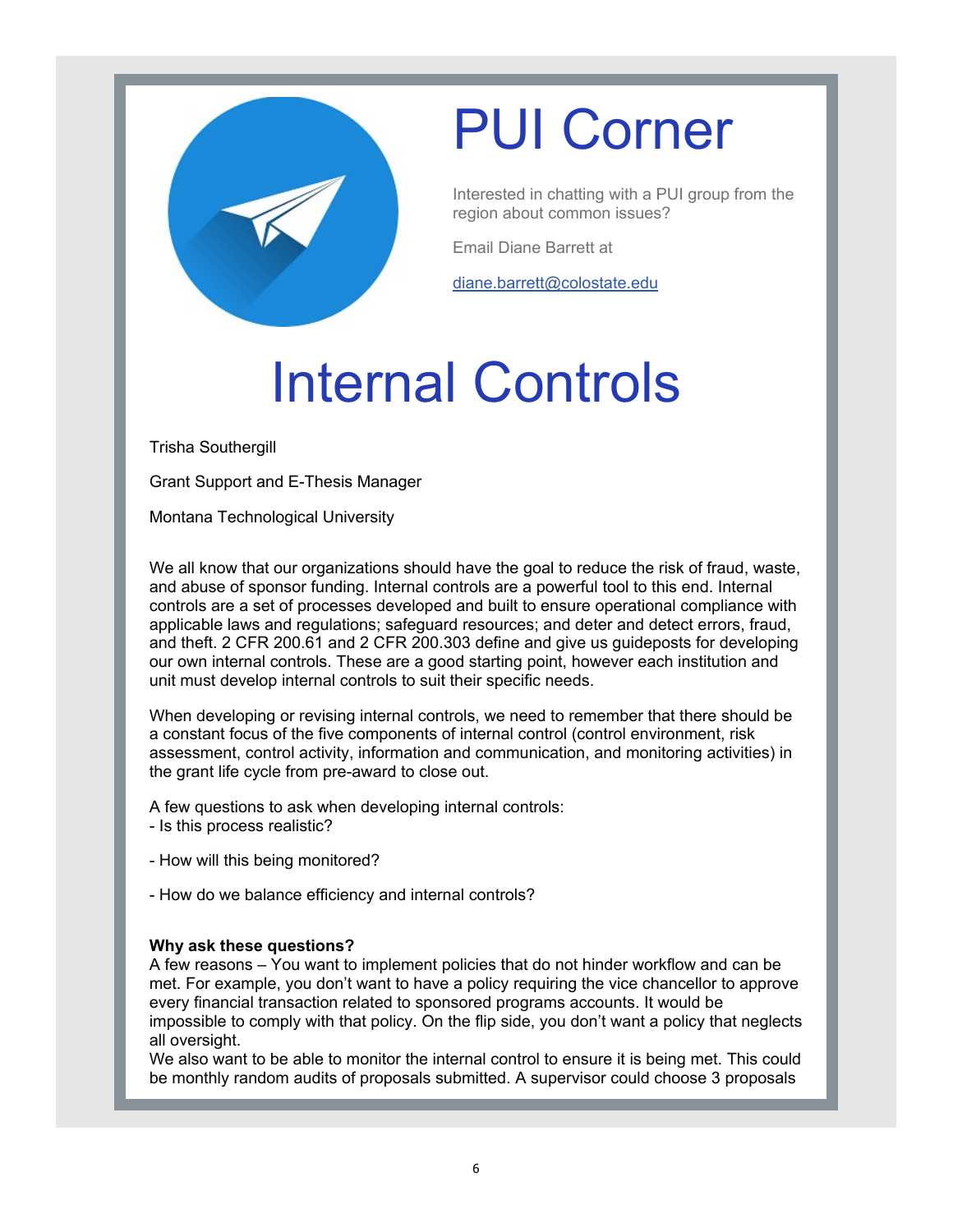from each grant coordinator to audit for accuracy. If there are errors, have a learning moment and find ways to not repeat the errors.

The balance between efficiency and internal controls can be difficult. We need to allow time for us to complete our jobs and not be an administrative burden on the PIs. Listening to constituents and always striving for process improvement can aid here.

A few examples of internal controls that can be integrated into our workflows include: - written policy and procedures (administrative and program management plants);

- detailed job descriptions (so we know who should be doing what);
- employee training;

- segregation of duties (preventing one individual from having virtually complete control over a financial process); and

- documentation of decisions.

While some of these examples are more intensive than others, each can help achieve operational compliance. If your organization does not have clear internal controls, you can always create them for yourself and your work processes. If your organization does have clear internal controls, it is always a good idea to review these on a regular basis for efficiency and clarification.



### Institutional Spotlight On:

Southern Utah **University** 

Sylvia Bradshaw

Director, SPARC

Location. Location. Location. Nestled in the world's best backyard, SUU is the "University of the Parks" thanks to its close proximity to several outdoor recreational areas and its educational partnerships with the National Park Service. SUU's safe, residential campus allows its 10,000+ students to create lifelong friendships along with once-in-a-lifetime outdoor adventures in conjunction with innovative academic endeavors.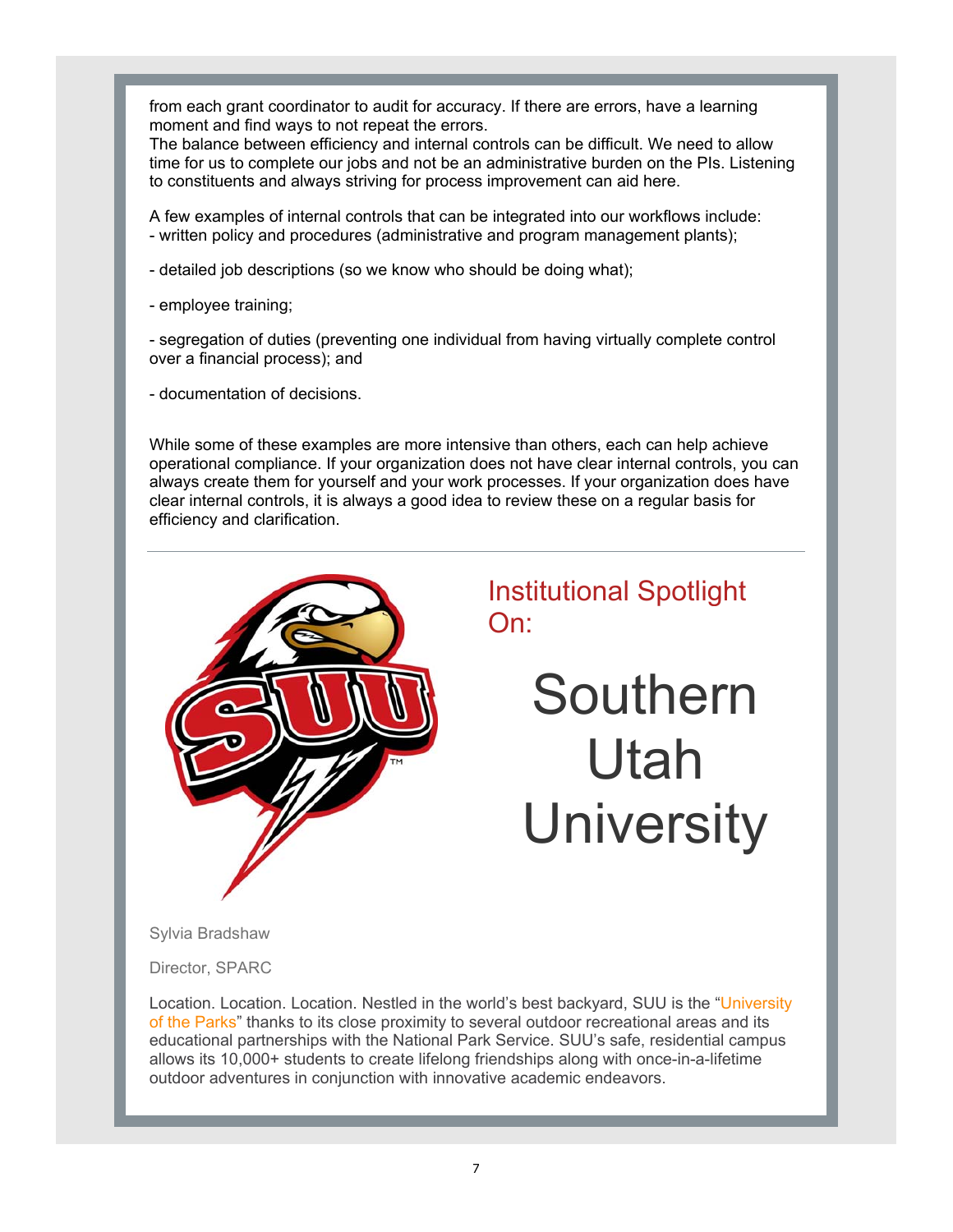The SUU SPARC office (**S**ponsored **P**rograms, **A**greements, **R**esearch, and **C**ontracts) plays a critical role in advancing the "University of the Parks" tagline. A good bulk of SUU sponsored activity is generated from student engagement in the national parks located near its campus (Zion, Bryce Canyon, Canyonlands, Arches, and Grand Canyon North Rim).

While SUU has experienced an unprecedented 34% student growth in the last four years, the SPARC office has also experienced tremendous growth. Under the exceptional leadership of Julia Anderson, the SUU SPARC office increased sponsored funding by 40% in 2018. Tragically, Julia passed away last October, shortly after attending and presenting at the NCURA Region VII Conference in Billings, Montana. Julia's impact was certainly felt with the rise in success of the SPARC office, but more importantly, her impact was felt most keenly in the growth she produced in all of us, her treasured colleagues.

Ever onward, the SPARC office team now consists of the following: Director, Sylvia Bradshaw (formerly of Dixie State University); Pre award, Karen Wilson and Bobbie Ursin; Post award, Suzette Bulloch; Grant Accountant, Carrie Childs; and two of the best student interns in the state – Megan & Katie. In true T-Bird style, we are ready to soar!



### **NCURA REGION VII TRAVEL AWARDS**

### DEADLINE: JULY 19, 2019

Applications for travel awards for the 2019 NCURA Region VI/VII Fall Regional Meeting are now being accepted. We will award two (2) travel awards of \$1,000 each for the Region VI/VII Fall Regional Meeting, to be held October 27-30, 2019 in Seattle, Washington. These awards are to help offset the costs of attendance.

The deadline for receipt of applications and nominations for the Region VI/VII Fall Regional Meeting travel awards is **Friday, July 19, 2019**.

Click for the nomination form and for more information: https://www.ncuraregionvii.org/travel-awards

Questions: Email Joelina Peck at joelinapeck@asu.edu